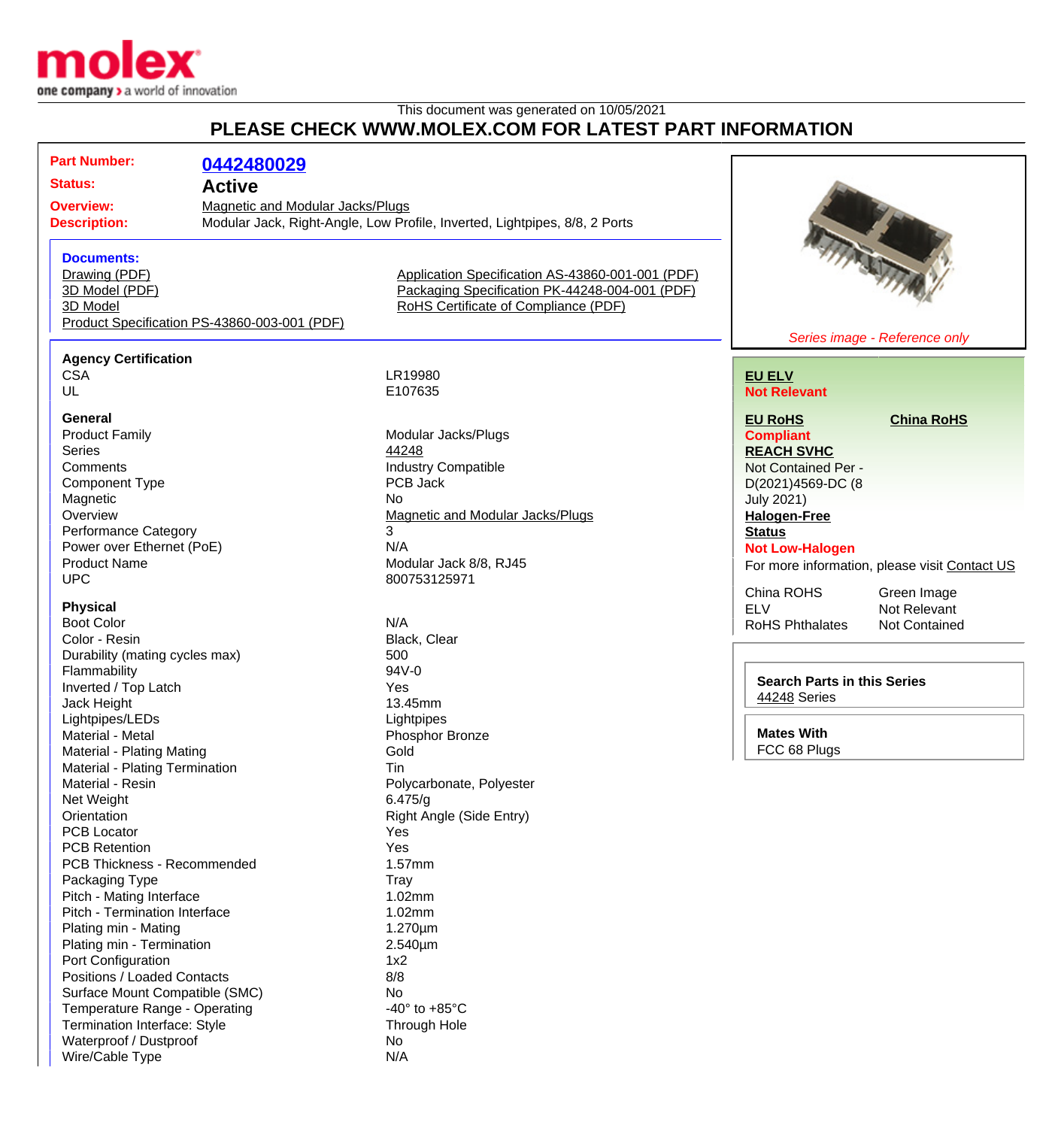| <b>Electrical</b><br>Current - Maximum per Contact<br>Grounding to PCB<br>Shielded<br>Voltage - Maximum                                                                              | 1.5A<br>Yes<br>Yes<br>150V AC (RMS)                                          |  |
|--------------------------------------------------------------------------------------------------------------------------------------------------------------------------------------|------------------------------------------------------------------------------|--|
| <b>Solder Process Data</b><br>Duration at Max. Process Temperature (seconds)<br>Lead-freeProcess Capability<br>Max. Cycles at Max. Process Temperature<br>Process Temperature max. C | 005<br>WAVE<br>001<br>260                                                    |  |
| <b>Material Info</b>                                                                                                                                                                 |                                                                              |  |
| <b>Reference - Drawing Numbers</b><br><b>Application Specification</b><br>Packaging Specification<br><b>Product Specification</b><br><b>Sales Drawing</b>                            | AS-43860-001-001<br>PK-44248-004-001<br>PS-43860-003-001<br>SD-44248-001-001 |  |

## This document was generated on 10/05/2021 **PLEASE CHECK WWW.MOLEX.COM FOR LATEST PART INFORMATION**